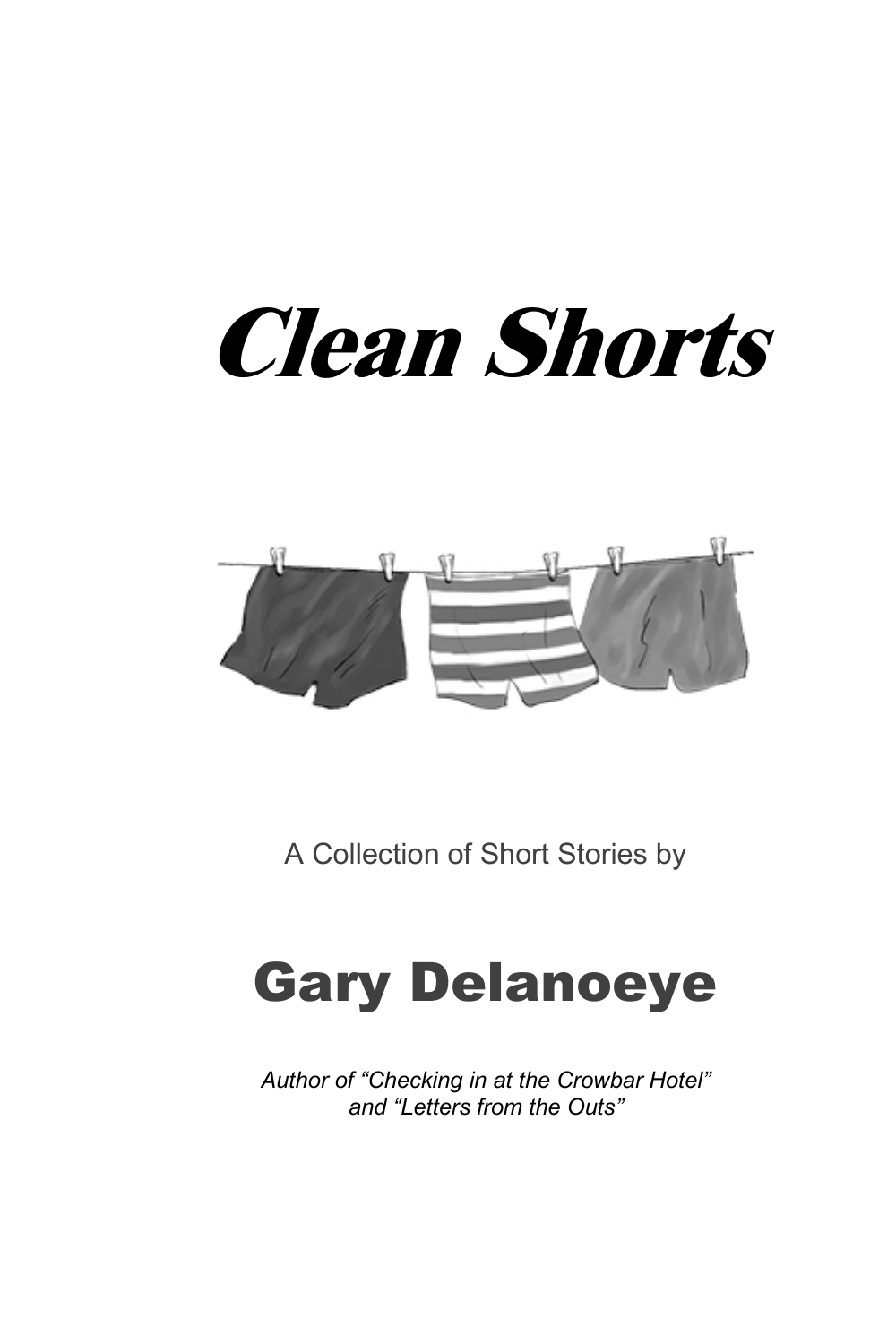

ISBN: 978-1-7329072-1-8

Copyright 2019 by Gary Delanoeye

All characters appearing in this work are fictitious. Any resemblance to real persons, living or dead, is purely coincidental. All rights reserved. Except for use in any review, the reproduction or utilization of this work in whole or in part in any form by any electronic, mechanical or other means, now known or hereafter invented, including xerography, photocopying and recording, or in any information storage or retrieval system, is forbidden without the written permission of the publisher, Summerland Publishing, 3181 E. Elgin Drive, Salt Lake City, UT 84109. For more information, visi[t www.SummerlandPublishing.com.](http://www.summerlandpublishing.com/)

Printed in the U. S. A. Library of Congress Number: 2019933164

Layout and Design by Pizzirani Consulting

*Cover Artwork by Lisa Brennan*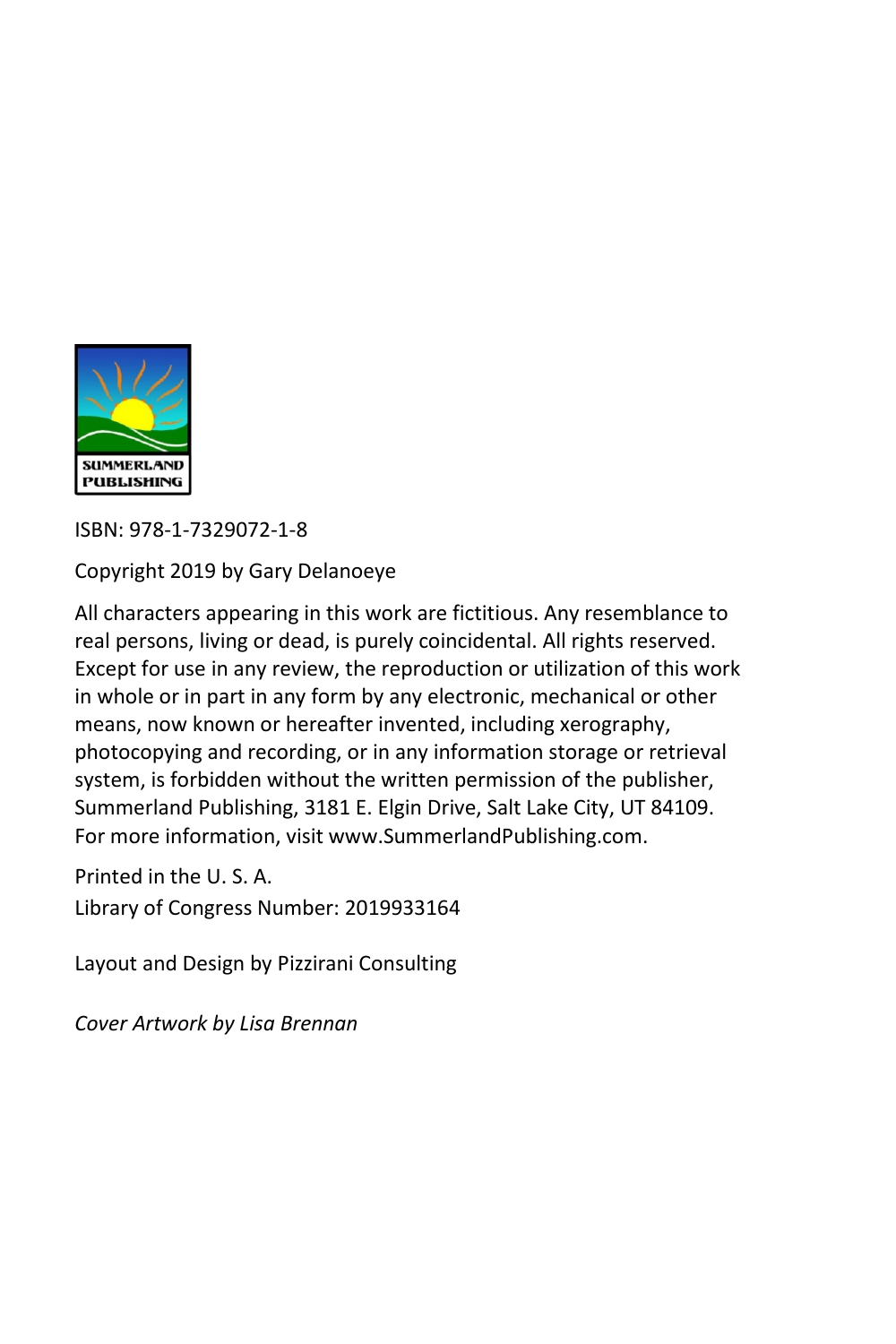### Acknowledgement

There are three types of acknowledgements to be made here. First, thanks to the people and places that, for a variety of reasons, have stuck in my memory and have become stories. Perhaps some of them also tell stories, and maybe I am there for them too.

Second, this book is more than just so many words! There is layout, publishing, production, promotion and art and for these things Jolinda and Anya at Summerland Publishing are wizards and deserve to take a bow. And for the cover art, thank you Lisa! It's what I had in mind, only better.

Finally, there is a level of detail orientation that I lack. But fortunately, my wife, Jill, is blessed with a keen eye and the ability and patience to read, edit and then reread again. This polishing process made even my own words make more sense to me. And… Thank You, Jill, for being the subject of the best stories I have not yet written!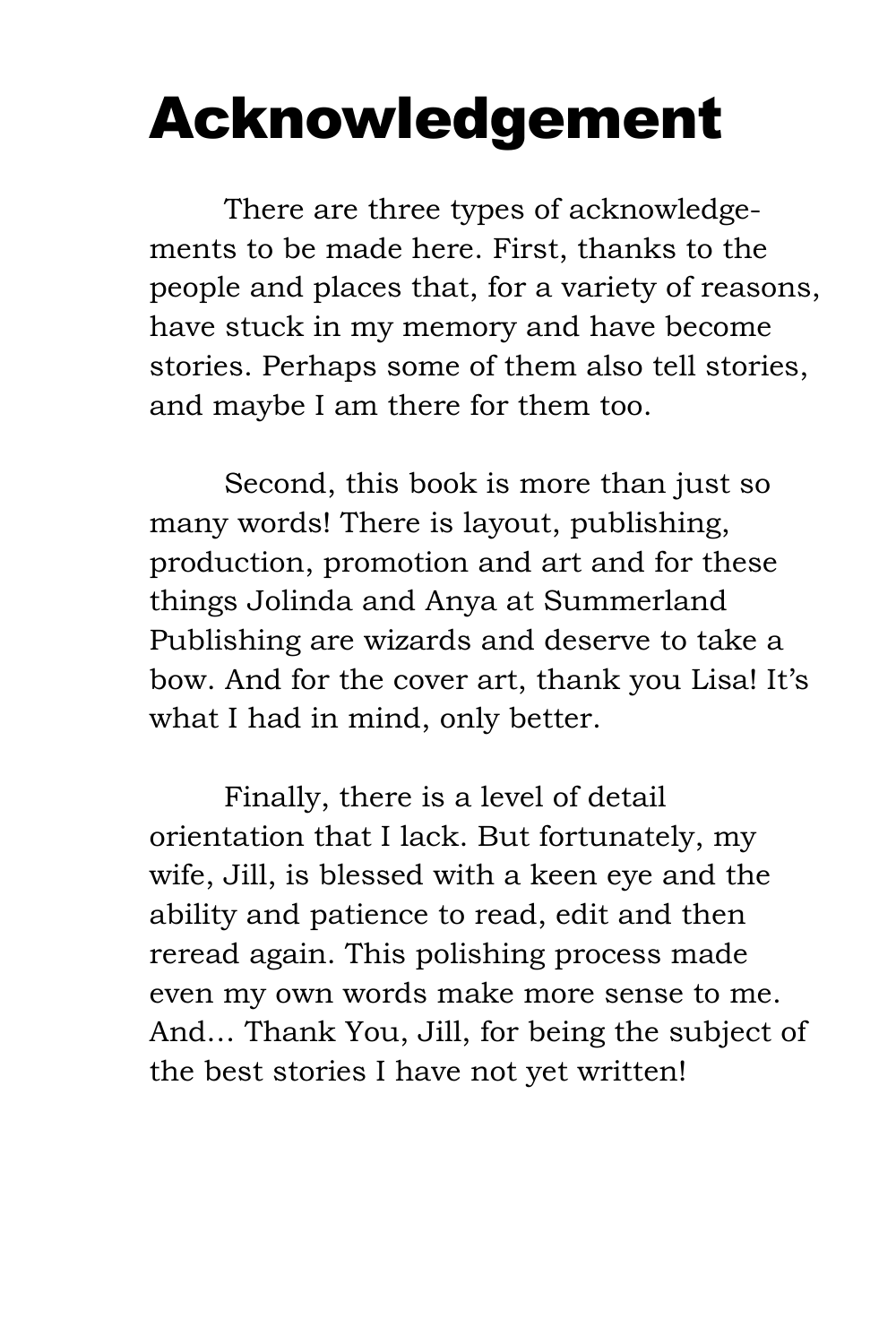## **Table of Contents**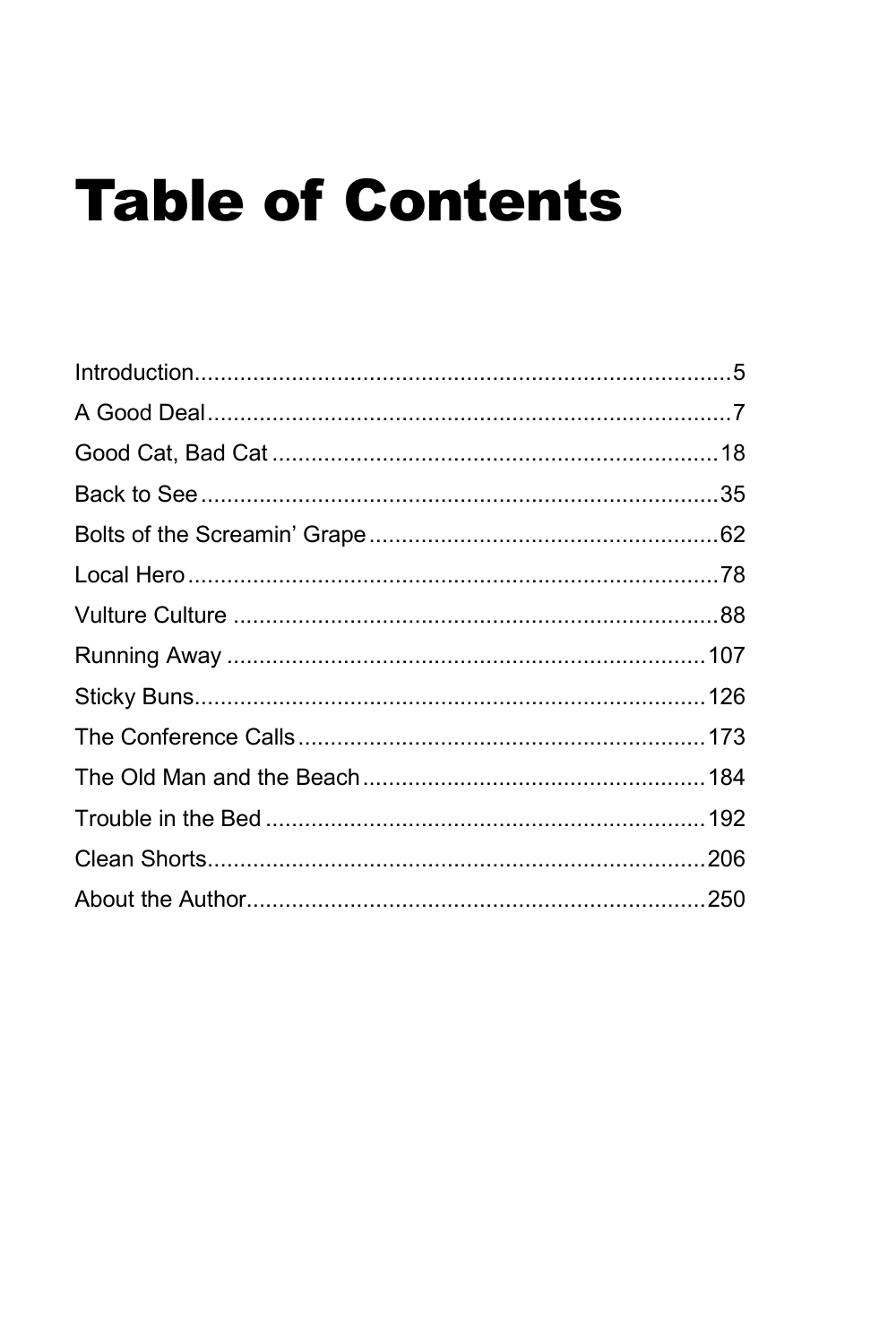

#### BOLTS OF THE SCREAMIN' GRAPE

Really… a 1965 Datsun, and me, a high school senior, and it's 1968. In 1968 the muscle cars... the GTOs, the Shelby Cobra 427 Super Snakes, Road Runners, Camaro ZL1's and the Mustang 428 Cobras were all the rage… not '65 Datsuns. To make matters worse, my Datsun was a "Bluebird", and the cool guys drove those snake cars. Don't snakes eat birds? Yes, I had a 1965 Datsun Bluebird and it was like wearing a tutu when every other guy was decked out in football armor; pads, helmets and iron jock straps. The muscle car crowd ruled. They were the jocks and the studs and the concussion victims and the ones who got laid in their GTOs and snake cars. It is a well-known fact that no one ever got laid in a Datsun. If anyone had, they never would have admitted it. I never did, nor did I ever have a chance to lie about it, though I probably would have.

The day after I took possession of my Datsun, I pried off the "Bluebird" emblem and smudged some bondo into the holes. Within a month my vanilla colored Datsun had been painted a deep purple; a paint job I could have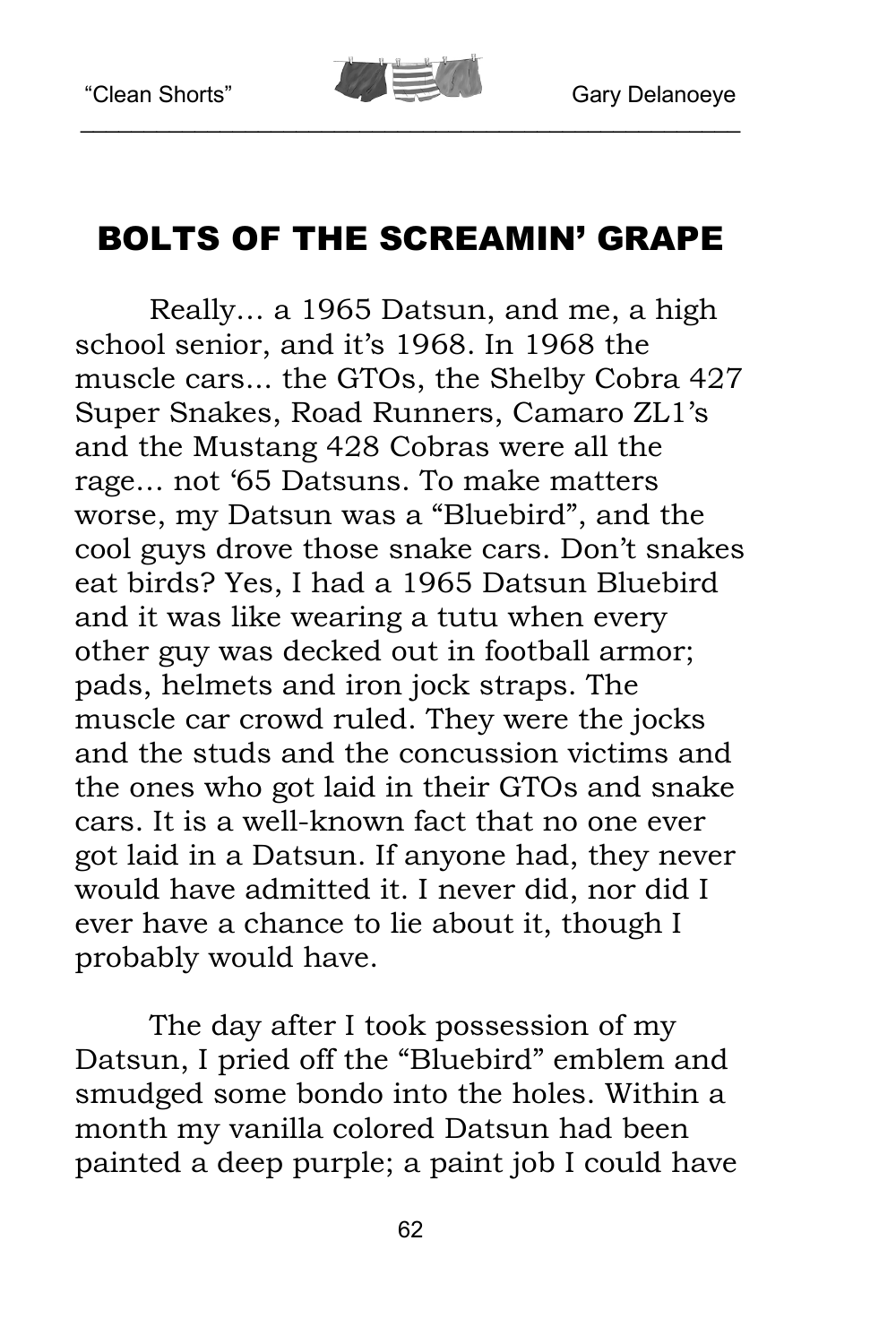

had for \$29.95 but went all the way instead by paying \$49.95. And now, the "Bluebird" had become the "Screamin' Grape." It is a wellknown fact that purple cars are faster than white ones. My 1965 Grape could churn out 67 horses after all… about 20% of the muscle cars named after snakes.

Now, not every guy who played football or ran track had a cool car. But every kid that had a cool car was a jock! Some jocks, like Skipper Washington, high-jumper, and one of three African Americans guys at my school, did NOT have a cool car! No, Skipper drove a disreputable, dented and rusty 1953 Ford. On Halloween, when every kid turned into a juvenile delinquent, we went on egg raids in Skip's car, the 1953 Ford, also known as the "Soul Bucket." As we were out to "egg the snakes" as we put it, the jocks who drove the muscle cars were on guard. They all had better throwing arms than the rest of us, though, and by the end of Halloween night, the Soul Bucket looked like a giant rusty omelet.

Skipper still had the Soul Bucket 20 years later. He drove it to our 20-year reunion and I got to sit in it again.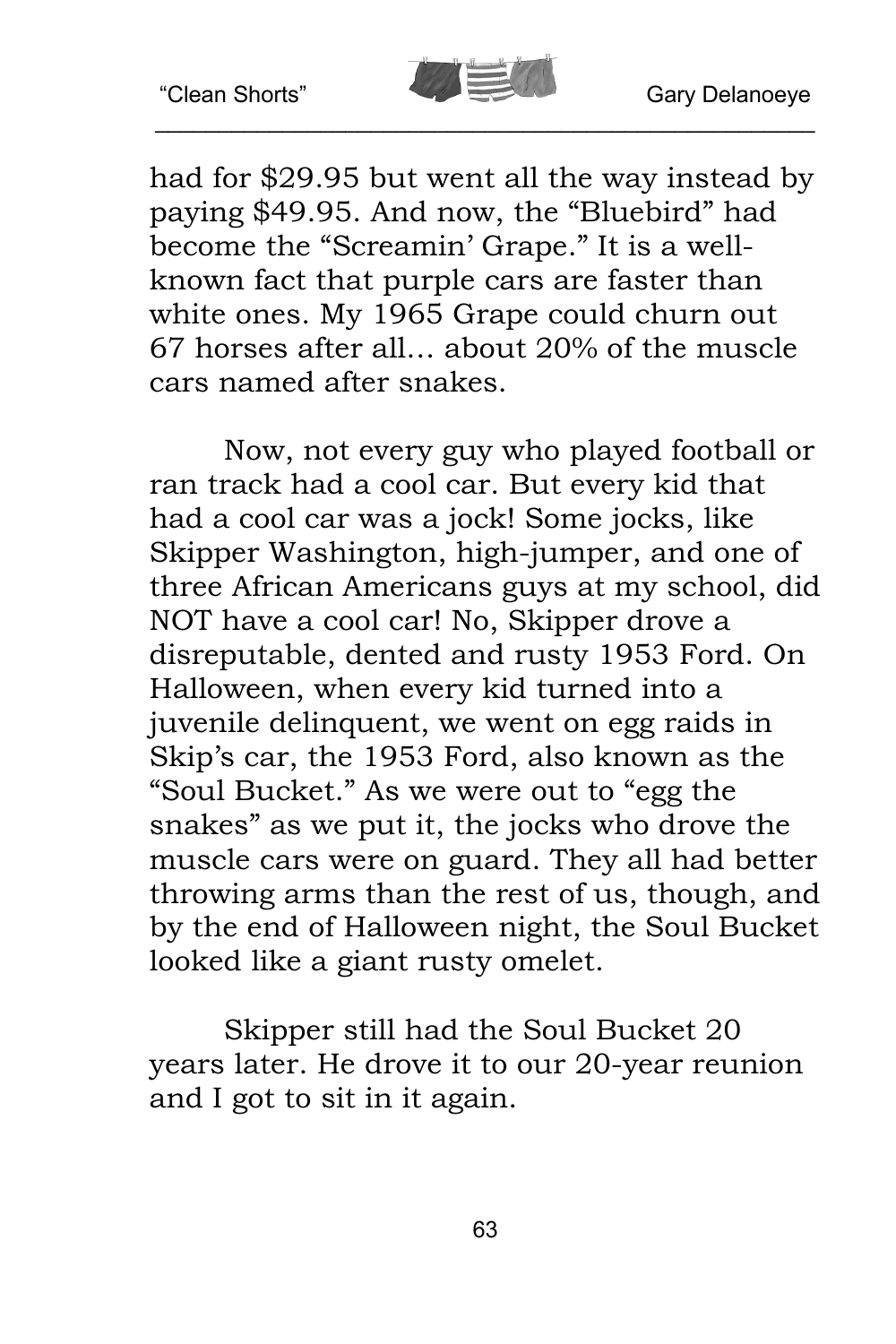

"Sweet!" I said. The Soul Bucket, now completely restored, had become a classic; as cool as any restored snake car and worth a small fortune too!

The Screamin' Grape, however, had not fared as well as the Soul Bucket. Instead of restoration, the Grape had been drowned, dissected, flipped and rolled and was probably in its fourth or fifth iteration as something metallic… maybe another car; maybe even a snake, a Mustang or… god forbid… a Gremlin.

In regard to the drowning of the Screamin' Grape, it all happened in the L.A. River, just like in the movie *Grease*. No, a 67 horsepower Datsun Bluebird was never a contender in any riverbed drag race! But just because the Grape was never a contender didn't mean that we didn't have some fun! After all, the Grape was a used car and at \$1200 was about 10% the cost of the snake cars. No one ever saw a GTO, Shelby Cobra 427 Super Snake, Road Runner, Camaro ZL1 or Mustang 428 in the L.A. Riverbed! But, the Screamin' Grape and the Soul Bucket were there often, along with other cars… wrecks and jalopies with names like *Streaker*, *Repo*  and *Hooter*.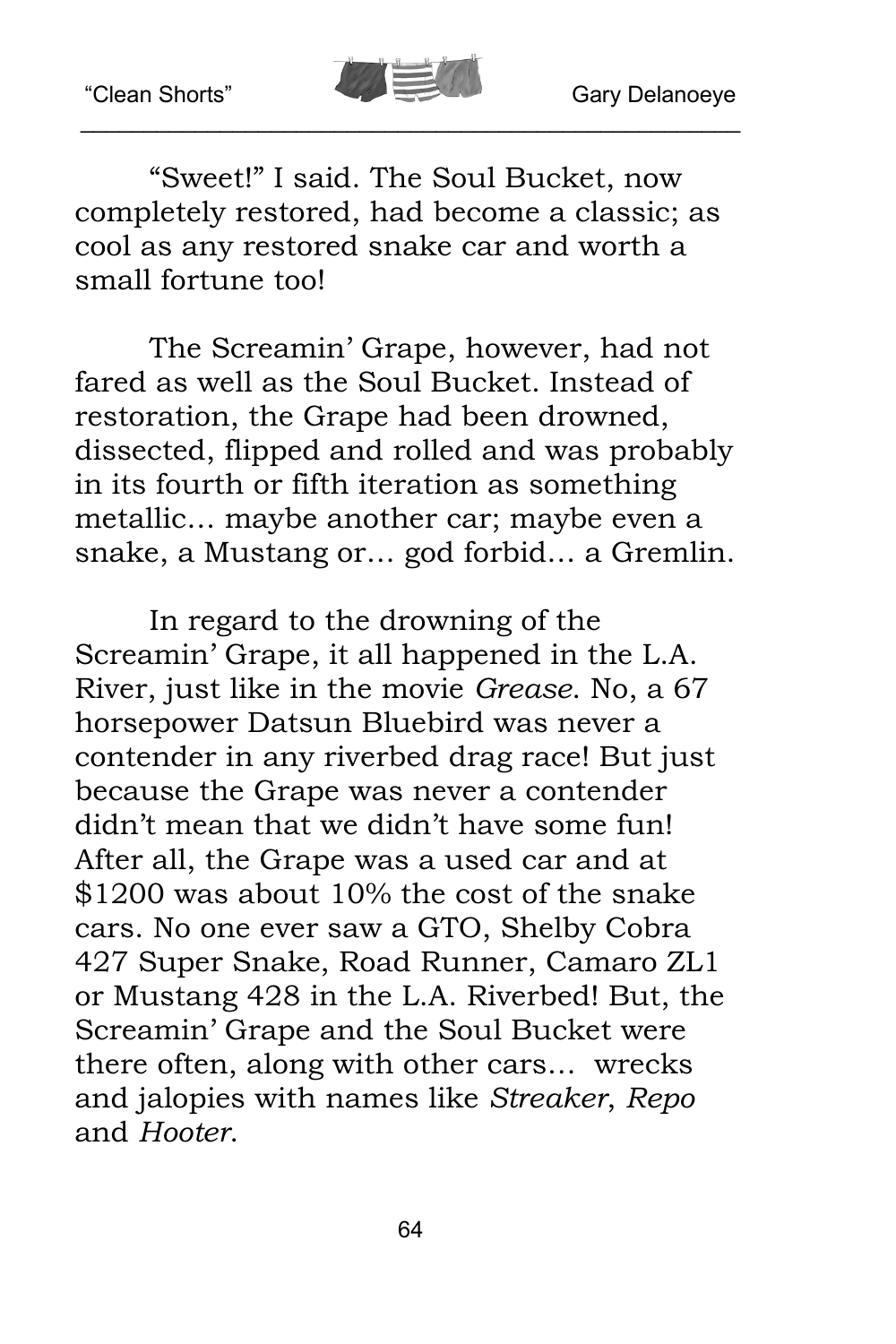

We all knew a guy who had a father or uncle who worked for the city. One of these guys, carelessly, left his keys to the L.A. River maintenance gates on his dining room table. Our friend and fellow river cruiser, Hank, seized the chance, grabbed the keys and made six copies. He sold them to us for \$15 each; righteous bucks in 1968!

And so, the Grape, the Soul Bucket, a couple of Ramblers and a Studebaker Lark entered the L.A. River and took on the current and surge of the dirty water until they wheezed and choked and died. Usually, automotive death was from a soaked distributor. We would remove the distributor cap, whip out our Zippo Lighters, and dry the whole thing out. In the late 60's, Zippos were standard equipment whether one smoked or not. Zippos were just super cool… the sound they made when they were flipped open; the scratching of the flint and steel, and the flash of the orange and blue flame as the whole thing exploded into life.

We all knew how to hold this hand-held bonfire to dry out the cap and points without setting the whole car on fire. When the engine again sputtered and caught, we would let it idle a while and come back up to temperature.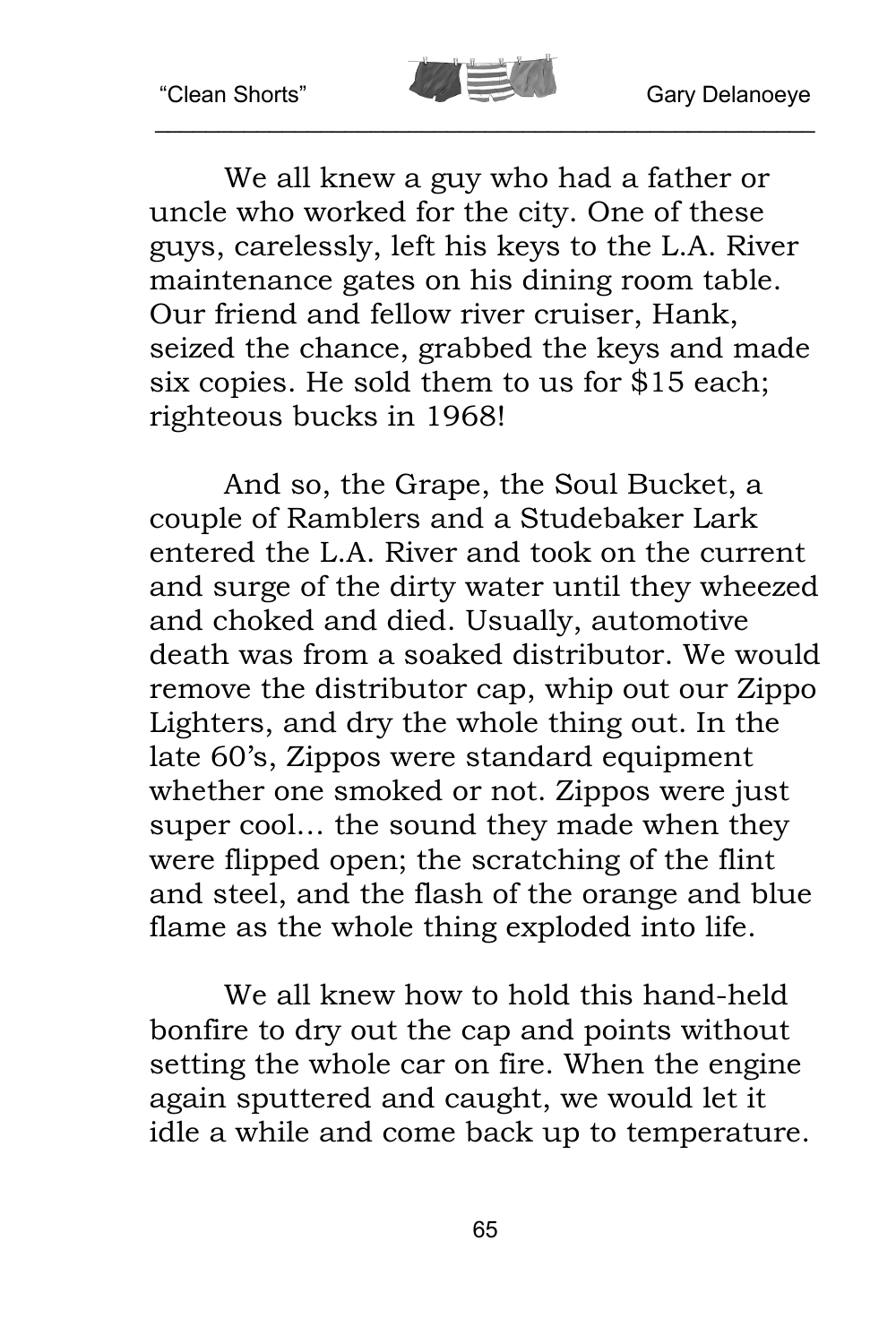

Then, we ascended the embankment and went home like good kids, in time for curfew.

Being doused like this in river water probably never did any car any good. As it turned out, the Grape had a variety of problems with water, even radiator water. Twice I replaced water pumps in the Grape and never got a good explanation as to why the pumps failed so often. Later on, I was to learn that it wasn't the parts so much as it was the parts dealer. He was able to sell a water pump at half the retail price due to a business model that filled orders within 24 hours while avoiding the burden of inventory. The third water pump, acquired when its predecessor failed, was purchased from a store rather than from a guy, but not until the Grape was dealt a crushing blow.

When a water pump stops pumping the car starts to heat up. When one doesn't notice this happening, really bad things can happen. Now, Skipper had borrowed the Grape one evening for what he thought to be a promising date. He was still scraping rotten eggs off of the Soul Bucket which had started to smell like a sulphur factory soon after Halloween. Skipper was a real car guy and even worked as a mechanic's assistant during the summer and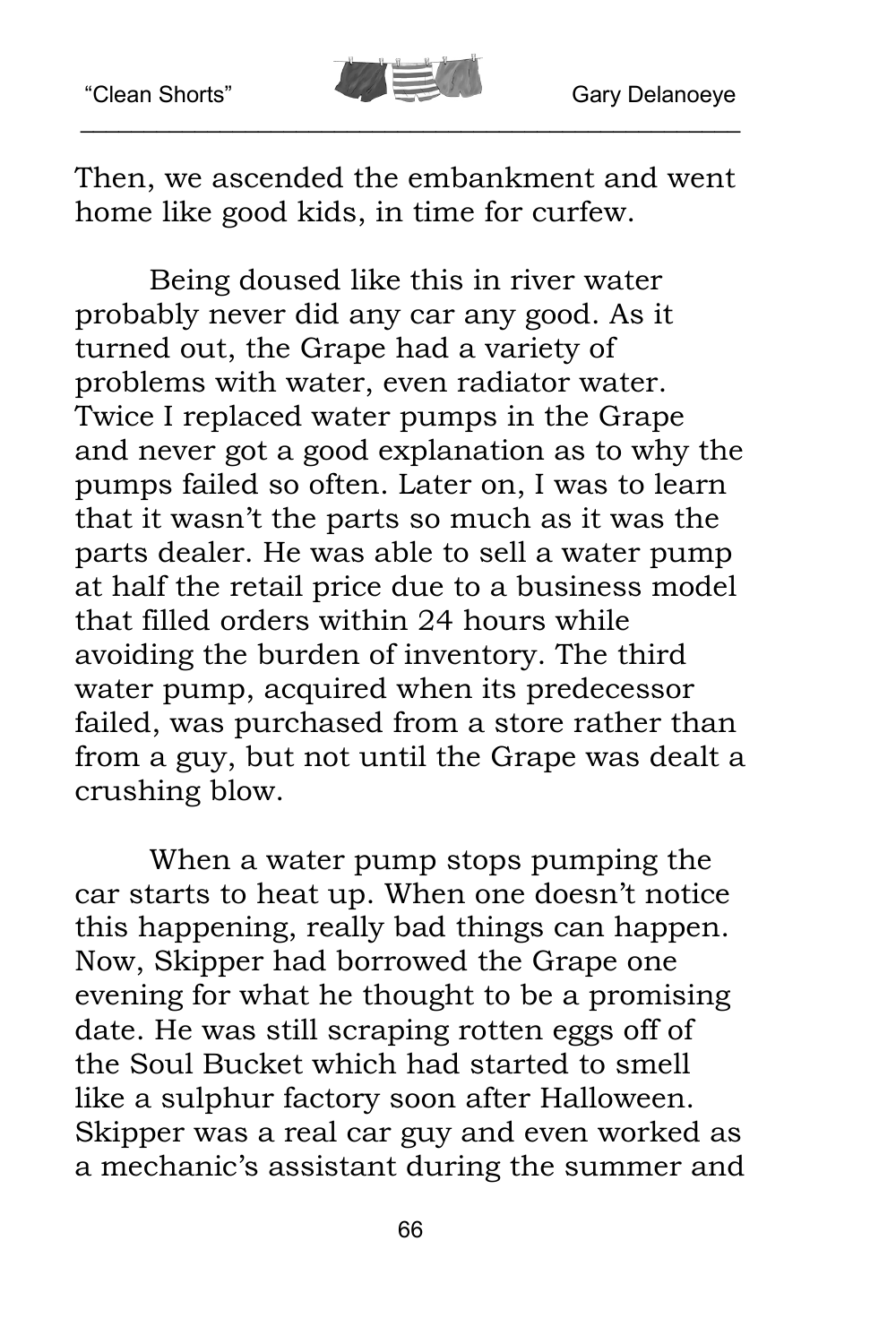

on weekends. And, when he returned the Grape to me after his disappointing date, he had commented that it was "running a little warm." The next day, as I was on the freeway driving to the beach, the temperature gauge shot up dramatically and steam poured from the grill. Not being able to stop, I moved to the right lane in order to exit at the first opportunity… which proved to be too late. The Grape was towed to my Dad's mechanic, Woody, who diagnosed a cracked head… not mine, the Grape's. Pops let me have it for loaning out my car too! Not one of my better days!

"So, what's it gonna cost to get the Grape back on the road?" I asked.

"You got a job kid, or a line of credit?"

I didn't know what a line of credit was, but I did have a job bagging groceries, mopping floors and washing out Coke bottles at the Safeway.

"Yeah, I have a job, so how much?"

"Well, I gotta pull of the carb, yank all the wires and hoses, get the plugs outta there and get new ones. Then, I gotta unbolt that cracked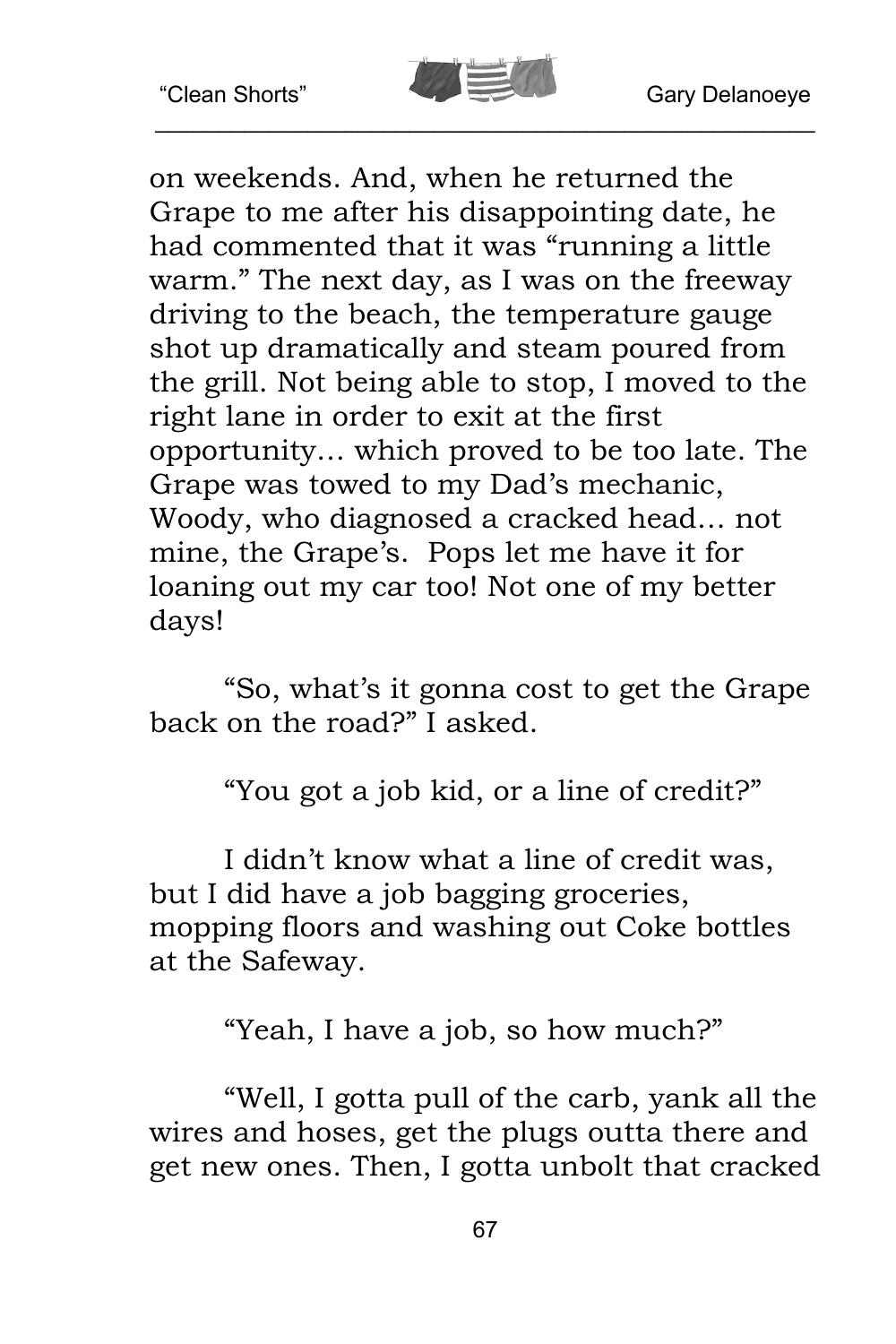

head and send it off to the foundry to get recast, get new gaskets and then put the whole thing back together again, adjust the valves and see if she fires up."

"Uh, just how sure are you that all that's necessary?" I asked.

With this, Woody grabbed a gizmo that looked like a radiator cap with a pump on it. He screwed it down tight on the radiator and started pumping and then pointed to a stream of water oozing out of the side of the iron head.

"See that kid? How would you explain that? You think that's the way it oughta be?"

"No." I said with resignation. "How much and how long?"

"Out the door… about five hundred dollars and at least 10 days."

Not good news… I sure didn't have 500 bucks; it would take four weeks at the Safeway to earn it and no car for 10 days was equally distressing!

But the next day I caught a break; a break named Skipper. "Five hundred bucks?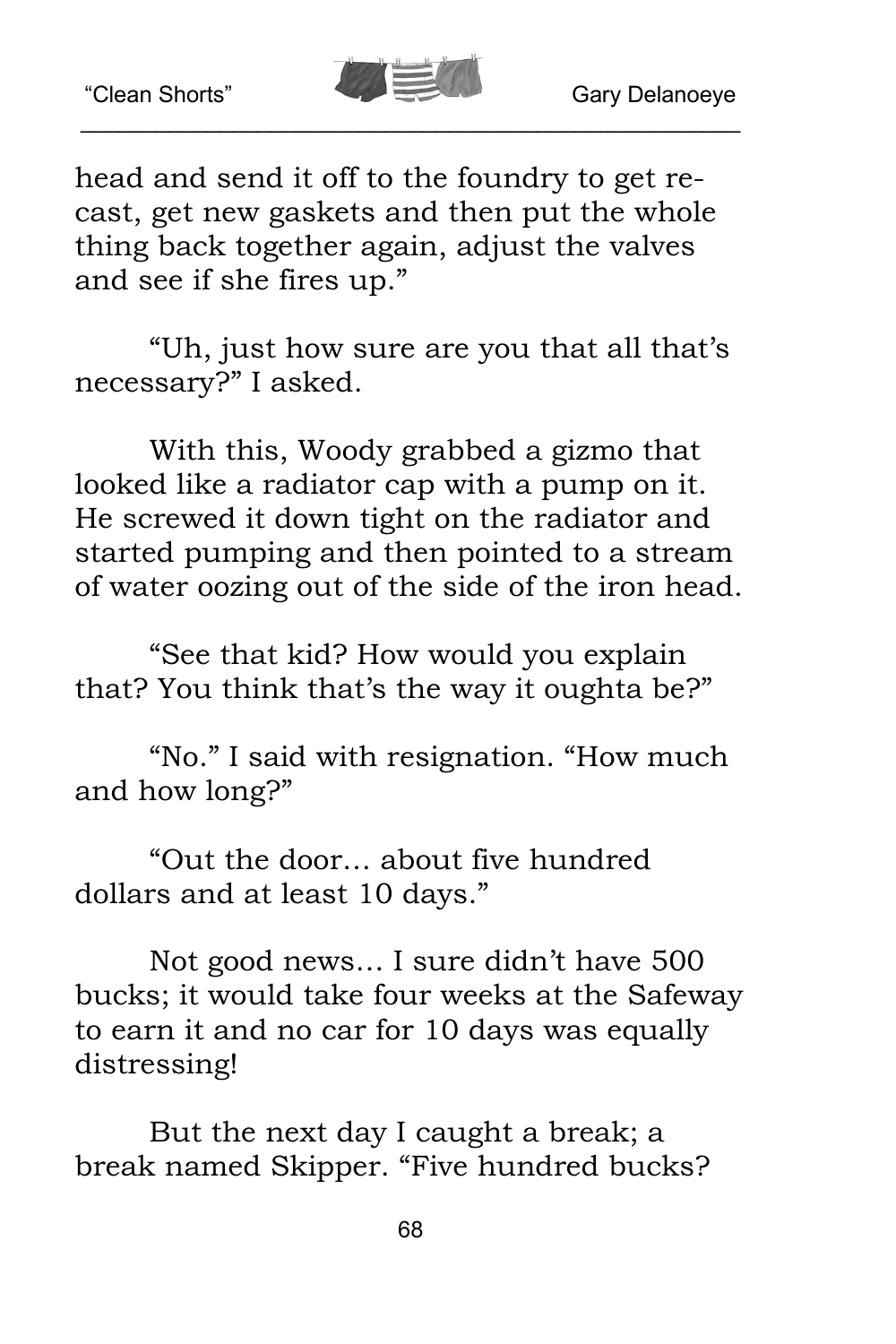

Man, that's a wad alright, but you ain't getting ripped off. There's a lot to do, but I figure we could do it ourselves, 'cept for the re-casting. But I happen to know that's about sixty bucks. Everything else, gotta be careful, but we take things out in order an' lay 'em out on the floor in order, then we puts 'em back in reverse. Ya see? You gets your Pop to let us use his garage an' some tools and I borrow whatever tools from the shop that's still needed. We get it apart in a couple of evenin's, get it to the foundry the third day; get it back the fifth and you back on the road in a week. An' you out only sixty bucks 'cuz maybe I shoulda made more of a deal about it runnin' warm."

"Damn, Skip, you think we can do it?"

"We don't stop 'til it's back on the road. Check with your Pop, then we gets it towed back over here."

My Dad went for it, gave up the garage and even offered to help. By this time, though, this thing had turned into a challenge and we didn't want any help. Besides, we were both 17 and 17-year olds can ask for food, money and clean laundry, but never for help!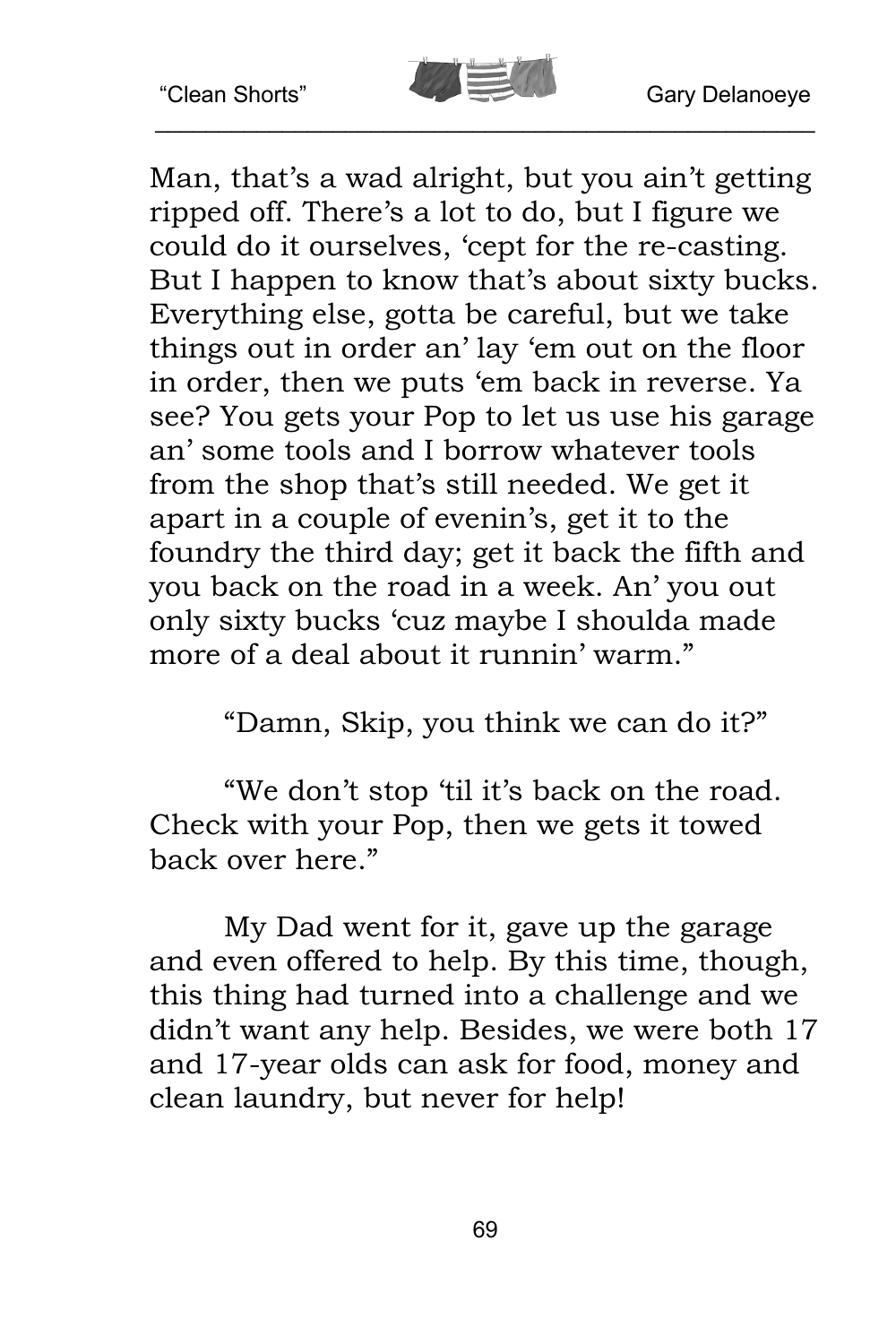

After school the next day the Grape was backed into the garage. Skipper had poured over the manual as I had done, but I suspect he got more out of it than I did; I certainly hoped so!

Skip went to work with surgical precision. First, newspapers were laid out on the floor and notepads and pencils were laid out to record every step in the process. Skip was like a scrubbed and experienced surgeon and I was like a candy striper and errand boy by comparison.

Skip dissected the heart and soul of the Grape, peeling away the chest and ribs of the thing to get to the heart of the problem… the fractured and oozing head. When Skip had the head loosened, he peeled away the gasket and lifted the head triumphantly, just like a surgeon might hold the beating but defective heart of a transplant patient.

And there it lay in a cardboard box, a little wet and a little oily and very much inert, cracked and lifeless. On the floor of the garage the parts and bits and pieces of this metallic surgery were aligned with notes and with order and precision. There seemed to be no chance of failure in restoring the Grape to its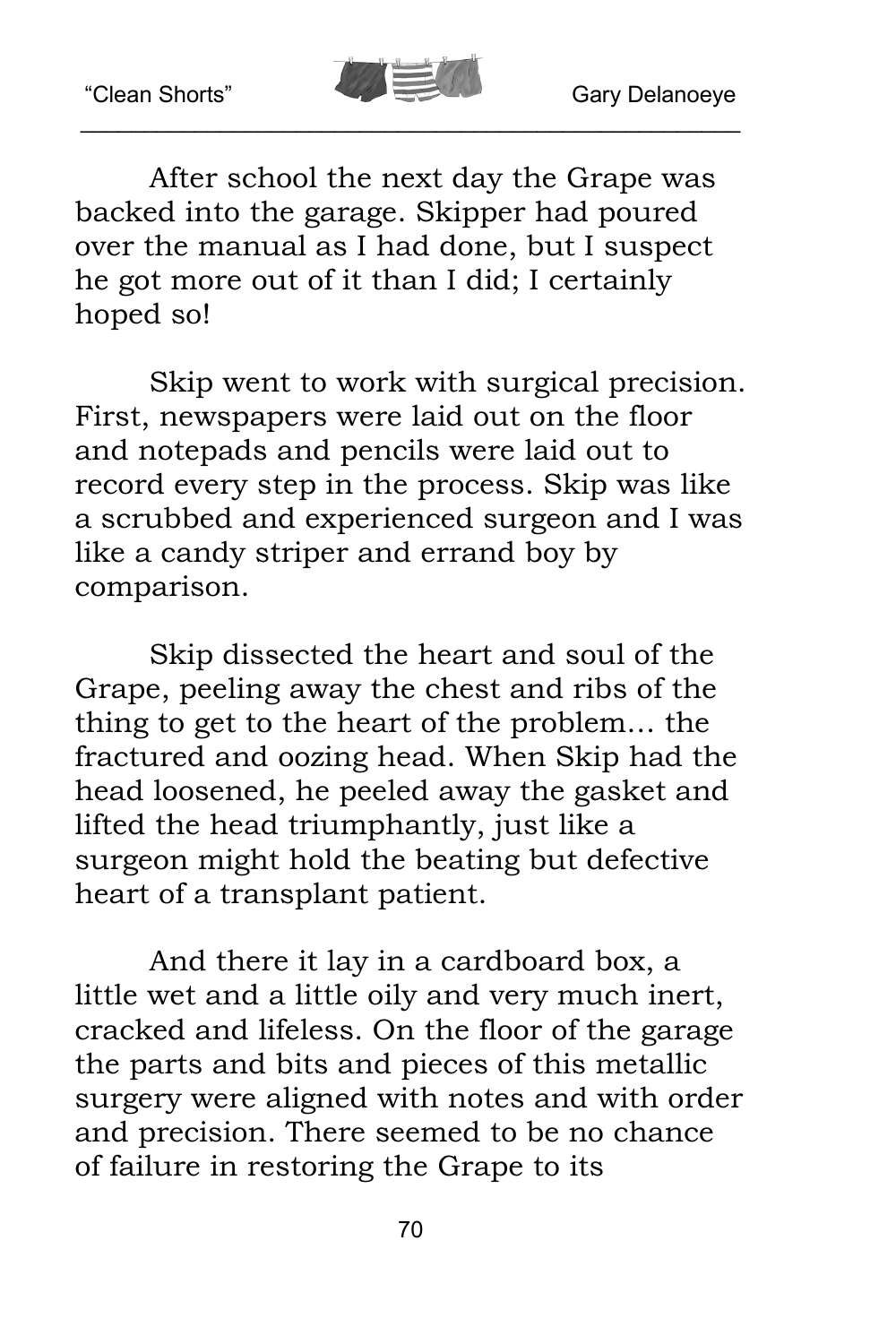

screamin' glory and Skip and I were elated. Even my Dad got in on the jubilation and sprung for dinner at a local pizza joint and even snuck us each a couple of beers. He was proud of us when he had first been skeptical. And, there can be hardly anything better than a Dad's pride made evident when you are 17 and already know everything.

When Skip and I picked up the re-cast head from the foundry two days later it was like picking up a loaf of fresh hot bread from the best Italian bakery in town. The head was warm, like a new loaf, but instead of yeasty and herbaceous aromas, the head gave off the scent of hot iron, earthy and magnetic, and redolent of oxides, oils and grit. For someone intent on fresh bread, these sensations would have been repulsive. But, for a 17-year-old kid intent on having a car again, the aromatics of this newly forged head made fresh baked bread seem like a bag of moldy and putrid crumbs. Skip and I doted over this fresh loaf of a head and waited an extra day for it to cool so that it would shrink to the same temperature and size of the engine block to which it would soon be reattached. I was impatient, but Skip held firm.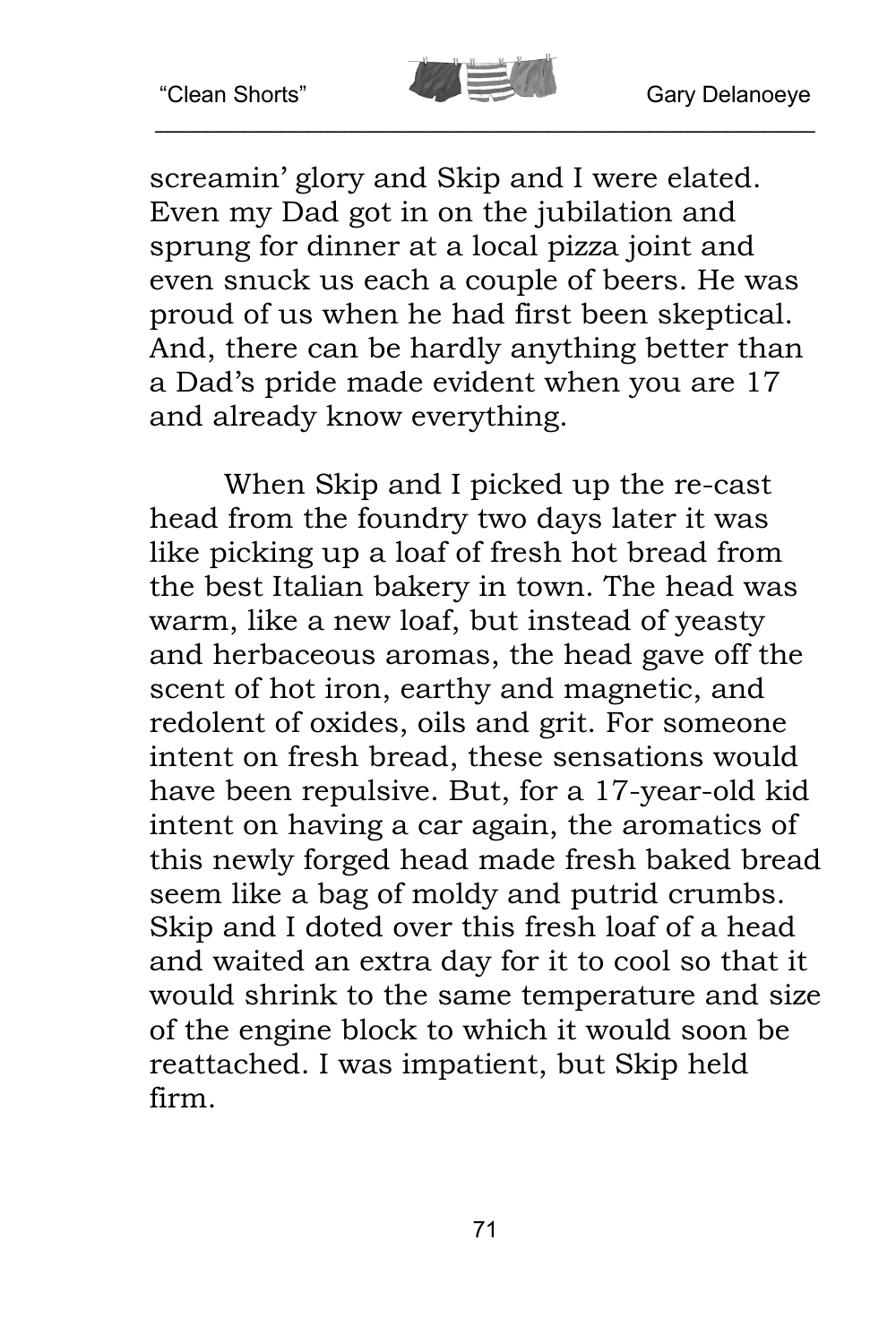

"The block and the head… ya know, the head was recast to fit the block once they both the same temperature! We rush this thing and the bolts don't fit right and we gonna be doin' this again! We give it another day or we be havin' this conversation again sooner… rather 'an later!"

"OK, OK Skip one more day…. No more though! Gotta have some wheels again! But we'll just do it right like you say."

Pops was starting to get involved in this whole thing too and he agreed with Skip 100%. "Gotta do it right or not at all," he said. "Don't be rushing anything… just get her done right."

My Pop… he never ceased to amaze me and was rarely predictable. We gave the head another day. Then, when we put down the gasket and lifted the head into place, the bolts dropped through the holes with precision and ease. Skip borrowed a torque wrench from his boss and things were looking pretty good.

Two hours later we were done or thought that we were. Instead, we discovered two bolts on the floor where the parts had been laid out with so much precision and purpose. Where the hell were these bolts supposed to be? How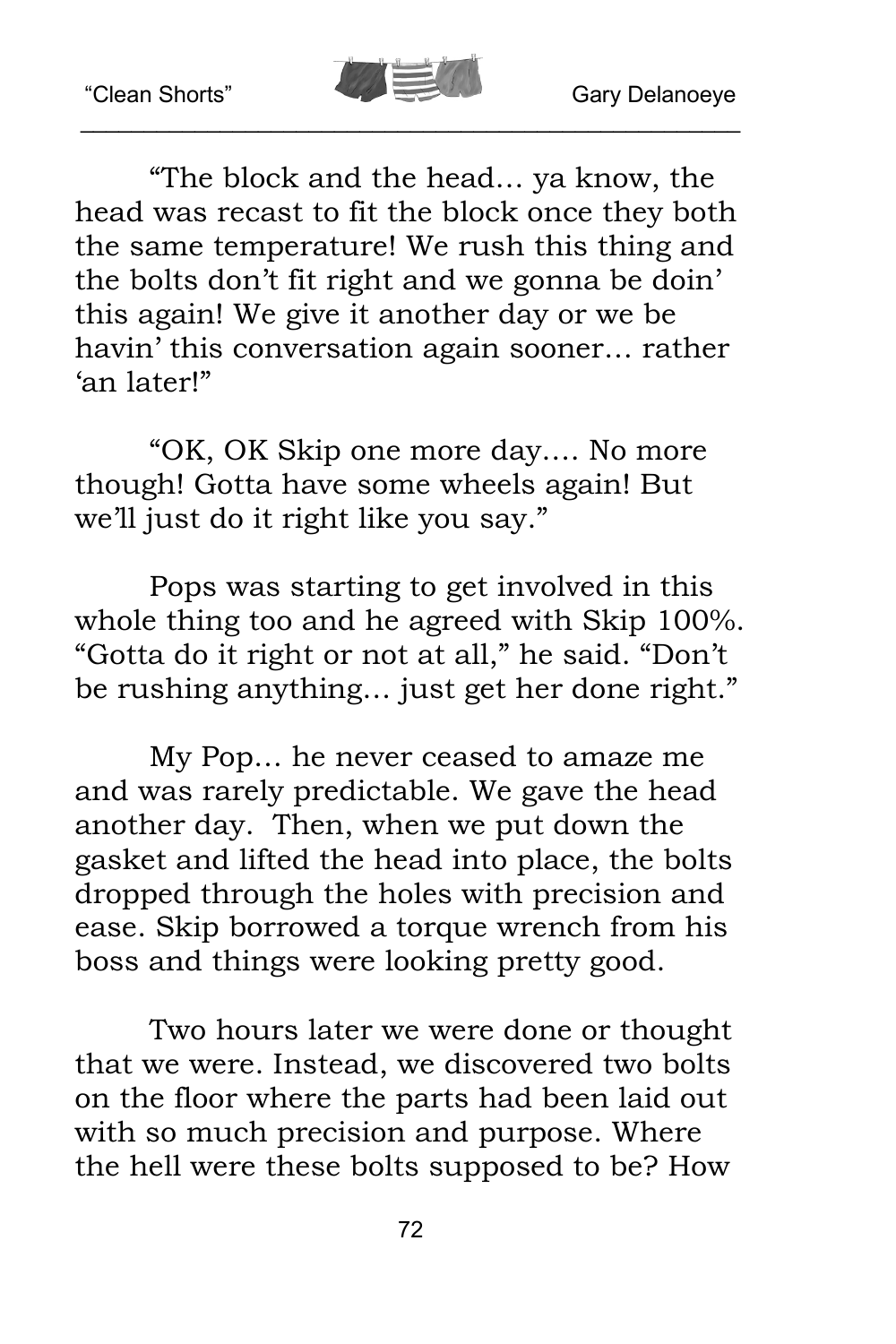

the hell did we miss them? And most of all… How's the Grape gonna ever scream again with two missing bolts… from where?

Skip and I sat on the floor of the garage in puddles of oil and grime and squeezed our brains and hands for an explanation and for a plan.

"We gotta take it down again," Skip said. Those two missin' bolts gotta be needed and we missed it… I missed it… and the Grape ain't gonna be right without 'em. Yup… gotta take it down again."

"Aw jeez… I can't believe it! Look, we get it runnin' and maybe it's years before those missin' bolts cause any trouble! Look… I'll just sell the Grape before anything happens, OK?"

"Yeah, that's a plan alright. But maybe them bolts are really important, and some guy buys the Grape and gets in a wreck and how you feelin' about it then? No… gotta take it down and figure where we messed up."

I sat with my greasy hands on my greasy head and, reluctantly, nodded my agreement with Skip. We got up from the garage floor and for the second time laid out fresh newspapers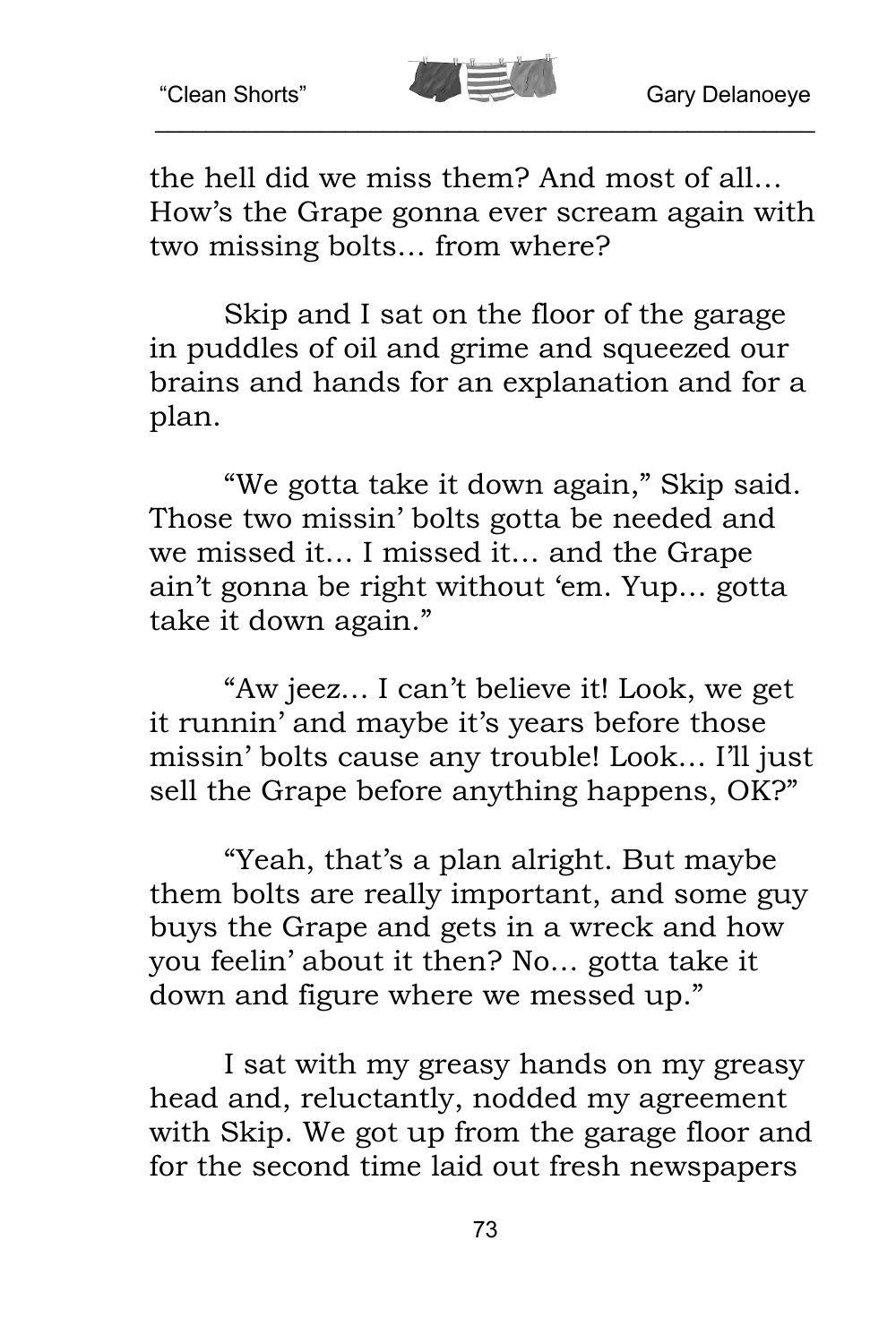

upon which to place the parts. And, after removing the carburetor for the second time, my Dad appeared.

"Hey boys, looks like you're taking apart everything again! How come? What's wrong?"

"Well, Mr. D," said Skip, "we was careful and we took the whole thing apart and we put it back together again and then we see that we got two bolts left over and that just ain't no good! So, we gotta shake it down again and figure where we messed up and where them bolts go."

With this, Skipper started to crank away with the torque wrench while Mr. D. took a step back, squatted on the garage floor with his head in his hands and wailed with laughter. Skip and I were bent over the patient, the poor old Grape, dissecting it for the second time. We straightened up and looked quizzically at my dad.

"Like, what's so goddamn funny?" I said to my Pop, in a tone redolent with sarcasm and frustration. "You gettin' some sort of cheap thrill outta all this? You like seein' us fuck up? Sorry Pop, I'm grateful for the garage and all, but me and Skip are kinda bummed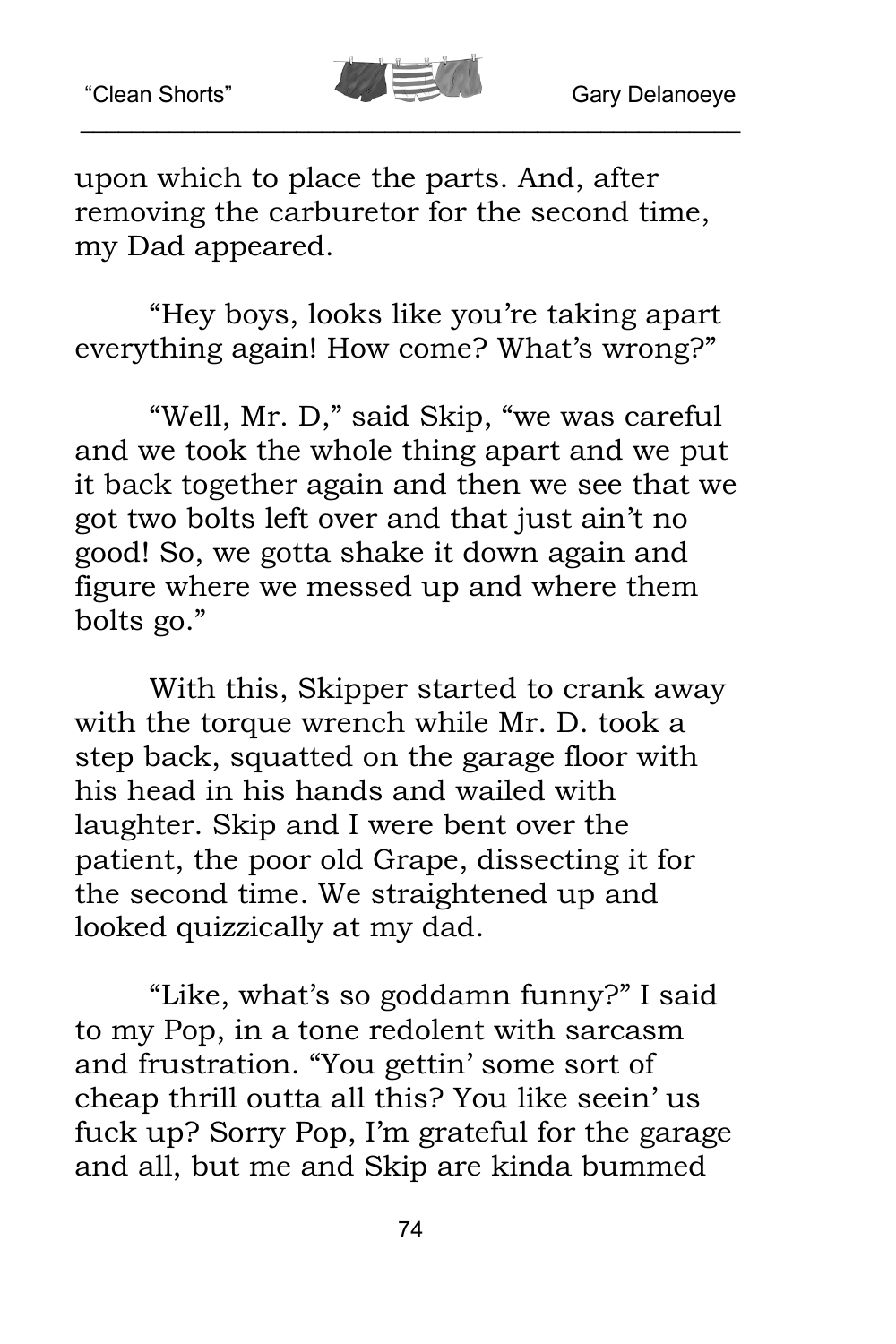

right now and you're busting a gut laughing at us? So wassup?"

"Oh my god boys… I am sorry!" Pops said. "You see you did nothing wrong… never thought you would! But I got this little devil sitting on my shoulder here and he says to me, 'what if someone slipped in a couple of extra bolts? What would those boys do? Let it slide and make it the next guy's problem or make it right?'"

"You mean we didn't miss anything… that YOU placed those bolts, so we'd think we screwed up?"

"That's right Skipper. Good thing I came along when I did or the whole thing would be all over the floor again!"

"OK, OK, Pops, you can stop laughing now!" I said.

"No boys... I can't!"

And then Skipper and I started laughing too. We had been had; ROYALLY had, and even years later the story still makes me laugh; and the lesson still makes me think.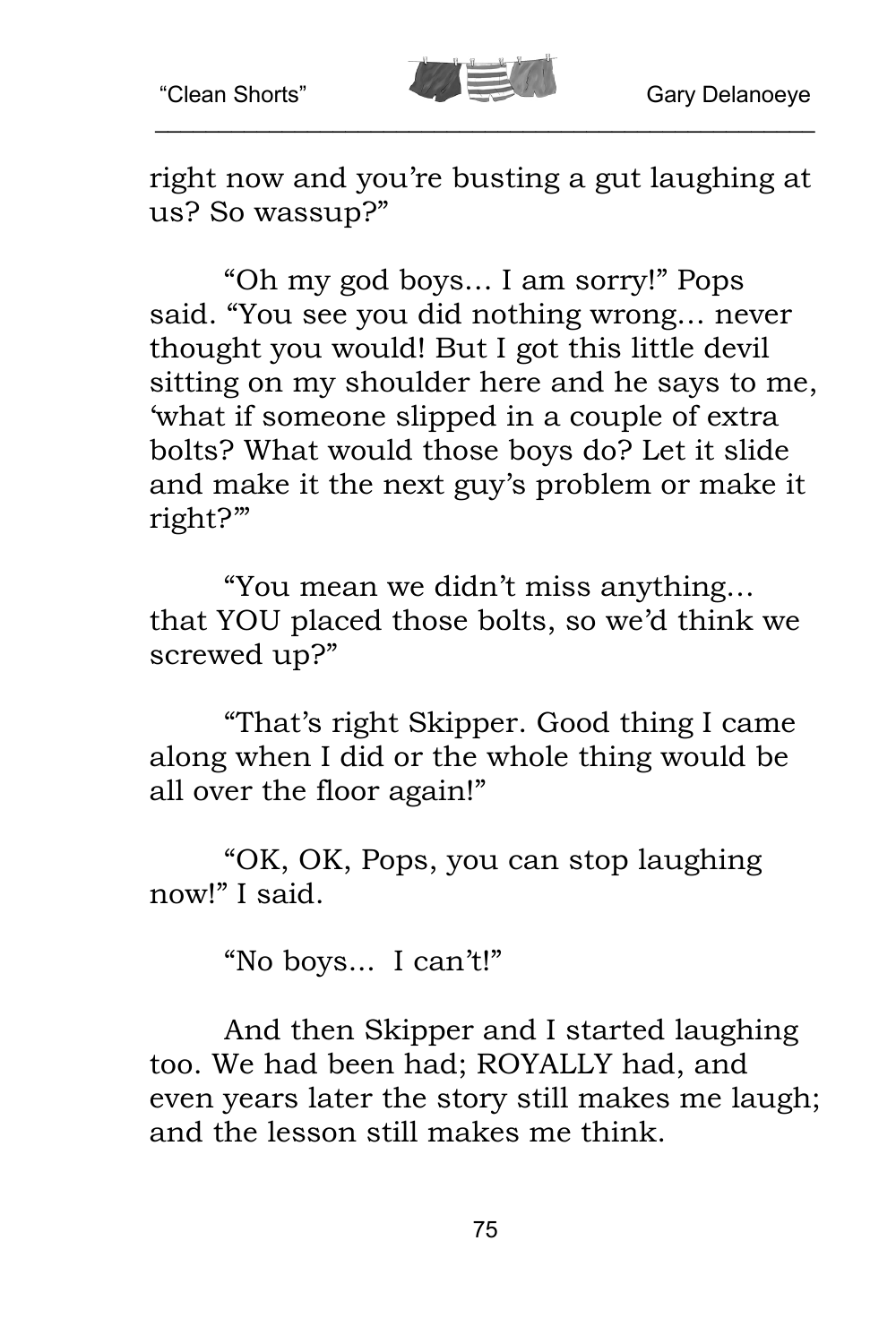

Of course, I realized that I was the one who strayed from the moral responsibility of the situation. I was OK at the time letting the leftover bolts become the next guy's problem! The Grape's problems were my problems and neither Skip's nor my Dad's, and they should never have become anyone else's problem either.

But here's the thing. Was my Dad just being a wise guy or did he intend to see how I would react? I did wind up learning something about responsibility from the cracked and broken head of the Screamin' Grape. I also learned something about Skip, who assumed responsibility for fixing the Grape when he didn't have to; doing things the way they should be done and making it right for everyone.

I have since decided that my dad saw the potential in this scenario for both laughing and learning, and probably in that order too.

A couple of years later I sold the Grape to a friend for \$300. Within a couple of months, the Grape was totaled on the freeway when it flipped and slid on its roof for about 150 feet. My friend walked away from it, but I wondered what I would have thought if the two extra